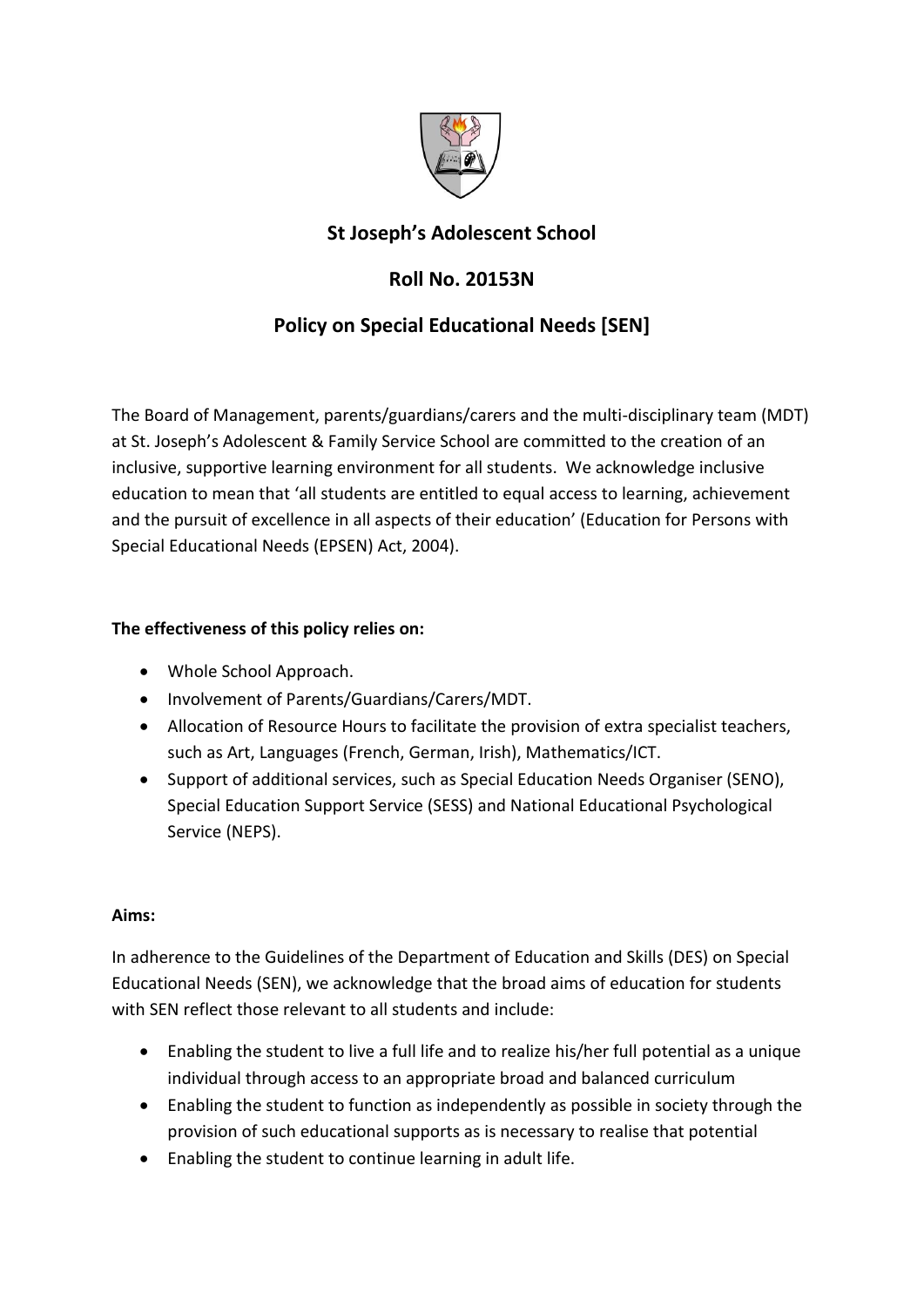### **Assessment and Educational Planning:**

The Individual Education Plan (IEP) is central to the education of our students with SEN. The student himself/herself is involved in the development of the IEP in addition to parents/guardians/carers, teachers, nurses, psychiatrist, psychologist and speech and language therapist. A 'student input form' and a 'parent input form' (appended) have been developed to facilitate this process.

#### **The IEP for each student includes the following:**

- Personal information
- School information/SEN/curriculum/subjects/learning/social aspects
- Diagnostic information on admission to St. Joseph's
- Key personnel involved in the IEP
- Impact of SEN on educational development
- Formal and informal assessments
- Interests and strengths
- Learning needs and behavioural needs
- Actions to be taken
- Subject / targets with teaching methods / resources
- Start and review dates
- Progress and outcomes.

In relation to the IEP, every effort will be made to set appropriate short term goals for the student. These will be reviewed on a regular basis. The allocated teacher will oversee the transition from school to the next setting (as per the EPSEN Act, 2004).

### **Strategies to meet the needs of students with Special Educational Needs:**

We offer a variety of teaching strategies and approaches to a wide range of specific special needs. We endeavour to be open to new ideas, new teaching approaches and try to treat each student as an individual with individual needs and rights.

#### **Assessment and Evaluation:**

Summative assessment of learning (AoL) and continuous assessment for learning (AfL) are essential. Assessment information may be gathered in a number of ways: